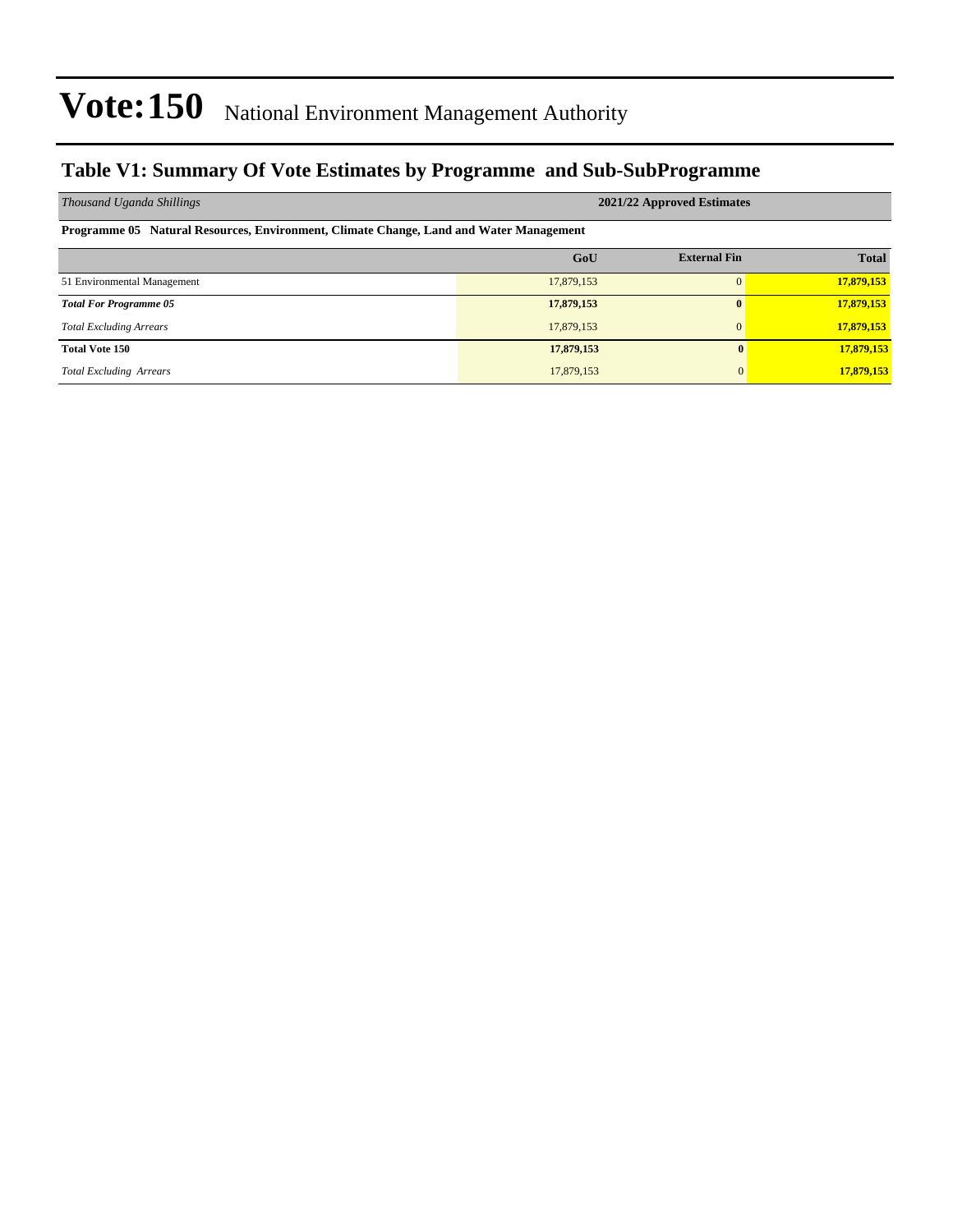## **Table V2: Summary Of Vote Estimates by Sub-SubProgramme,Department and Project**

| Thousand Uganda Shillings                                                 |                  | 2020/21 Approved Budget<br>2021/22 Approved Estimates |                |              |             |                               |              |  |
|---------------------------------------------------------------------------|------------------|-------------------------------------------------------|----------------|--------------|-------------|-------------------------------|--------------|--|
| <b>Sub-SubProgramme 51 Environmental Management</b>                       |                  |                                                       |                |              |             |                               |              |  |
| <b>Recurrent Budget Estimates</b>                                         | <b>Wage</b>      | <b>Non-Wage</b>                                       | <b>AIA</b>     | <b>Total</b> | <b>Wage</b> | <b>Non-Wage</b>               | <b>Total</b> |  |
| 01 Administration                                                         | 6,722,087        | 17,843,569                                            | $\overline{0}$ | 24,565,656   | 6,722,087   | 10,167,067                    | 16,889,153   |  |
| <b>Total Recurrent Budget Estimates for Sub-</b><br><b>SubProgramme</b>   | 6,722,087        | 17,843,569                                            | $\bf{0}$       | 24,565,656   | 6,722,087   | 10,167,067                    | 16,889,153   |  |
| <b>Development Budget Estimates</b>                                       | <b>GoU</b> Dev't | <b>External Fin</b>                                   | <b>AIA</b>     | <b>Total</b> |             | <b>GoU Dev't External Fin</b> | <b>Total</b> |  |
| 1639 Retooling of National Environment Management<br>Authority            | 990,000          | $\mathbf{0}$                                          | $\mathbf{0}$   | 990,000      | 990,000     | $\overline{0}$                | 990,000      |  |
| <b>Total Development Budget Estimates for Sub-</b><br><b>SubProgramme</b> | 990,000          | $\mathbf{0}$                                          | $\bf{0}$       | 990,000      | 990,000     | $\bf{0}$                      | 990,000      |  |
|                                                                           | GoU              | <b>External Fin</b>                                   | <b>AIA</b>     | <b>Total</b> | GoU         | <b>External Fin</b>           | <b>Total</b> |  |
| <b>Total For Sub-SubProgramme 51</b>                                      | 25,555,656       | $\bf{0}$                                              | $\bf{0}$       | 25,555,656   | 17,879,153  | $\bf{0}$                      | 17,879,153   |  |
| <b>Total Excluding Arrears</b>                                            | 25,555,656       | $\mathbf{0}$                                          | $\mathbf{0}$   | 25,555,656   | 17,879,153  | $\overline{0}$                | 17,879,153   |  |
| <b>Total Vote 150</b>                                                     | 25,555,656       | 0                                                     | $\mathbf{0}$   | 25,555,656   | 17,879,153  | $\mathbf{0}$                  | 17,879,153   |  |
| <b>Total Excluding Arrears</b>                                            | 25,555,656       | $\mathbf{0}$                                          | $\mathbf{0}$   | 25,555,656   | 17,879,153  | $\mathbf{0}$                  | 17,879,153   |  |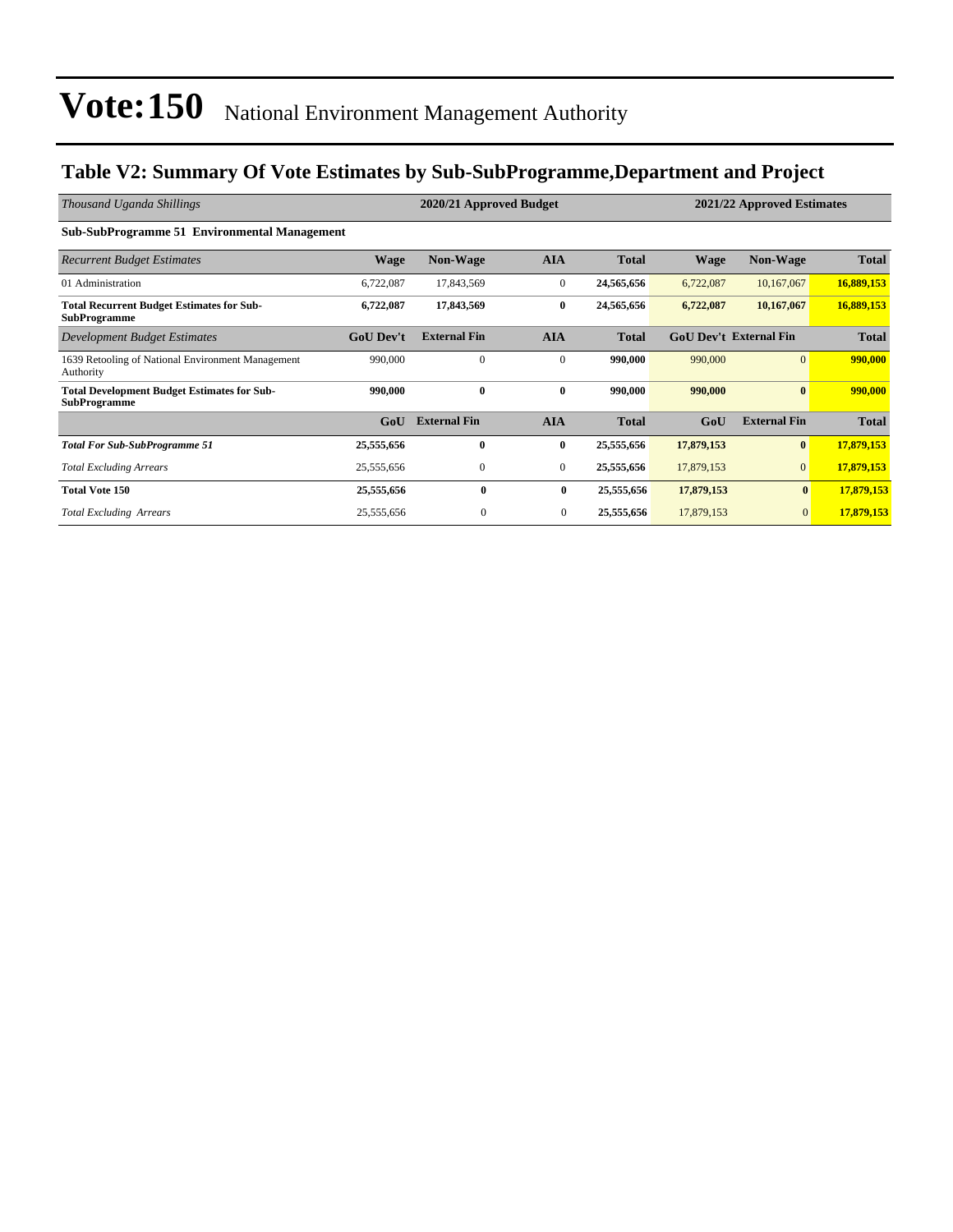## **Table V3: Summary Vote Estimates by Item**

| Thousand Uganda Shillings                                     |                  | 2021/22 Approved Estimates<br>2020/21 Approved Budget |                  |              |            |                     |                  |
|---------------------------------------------------------------|------------------|-------------------------------------------------------|------------------|--------------|------------|---------------------|------------------|
|                                                               | GoU              | <b>External Fin</b>                                   | AIA              | <b>Total</b> | GoU        | <b>External Fin</b> | <b>Total</b>     |
| Employees, Goods and Services (Outputs Provided)              | 24,985,656       | $\bf{0}$                                              | $\bf{0}$         | 24,985,656   | 17,389,153 | $\bf{0}$            | 17,389,153       |
| 211102 Contract Staff Salaries                                | 6,722,087        | $\bf{0}$                                              | $\bf{0}$         | 6,722,087    | 6,722,087  | $\bf{0}$            | 6,722,087        |
| 211103 Allowances (Inc. Casuals, Temporary)                   | 1,180,000        | $\bf{0}$                                              | $\bf{0}$         | 1,180,000    | 960,000    | $\bf{0}$            | 960,000          |
| 212101 Social Security Contributions                          | 873,871          | $\bf{0}$                                              | $\bf{0}$         | 873,871      | 672,209    | $\bf{0}$            | 672,209          |
| 213001 Medical expenses (To employees)                        | 389,434          | $\bf{0}$                                              | $\bf{0}$         | 389,434      | 390,000    | $\bf{0}$            | 390,000          |
| 213004 Gratuity Expenses                                      | 2,016,626        | $\bf{0}$                                              | $\bf{0}$         | 2,016,626    | 2,016,626  | $\bf{0}$            | 2,016,626        |
| 221001 Advertising and Public Relations                       | 85,000           | $\bf{0}$                                              | 0                | 85,000       | 120,000    | $\bf{0}$            | 120,000          |
| 221002 Workshops and Seminars                                 | 2,396,000        | $\bf{0}$                                              | $\boldsymbol{0}$ | 2,396,000    | 1,156,000  | $\bf{0}$            | 1,156,000        |
| 221003 Staff Training                                         | 310,000          | $\bf{0}$                                              | $\bf{0}$         | 310,000      | 70,000     | $\bf{0}$            | 70,000           |
| 221004 Recruitment Expenses                                   | 20,000           | $\bf{0}$                                              | 0                | 20,000       | 9,153      | $\bf{0}$            | 9,153            |
| 221007 Books, Periodicals & Newspapers                        | 25,000           | $\bf{0}$                                              | $\bf{0}$         | 25,000       | 15,000     | $\bf{0}$            | 15,000           |
| 221008 Computer supplies and Information Technology<br>(TT)   | 30,000           | $\bf{0}$                                              | 0                | 30,000       | 100,000    | $\bf{0}$            | 100,000          |
| 221009 Welfare and Entertainment                              | 306,000          | $\bf{0}$                                              | 0                | 306,000      | 150,000    | $\bf{0}$            | 150,000          |
| 221011 Printing, Stationery, Photocopying and Binding         | 241,000          | $\bf{0}$                                              | $\bf{0}$         | 241,000      | 258,000    | $\bf{0}$            | 258,000          |
| 221012 Small Office Equipment                                 | 30,000           | $\bf{0}$                                              | $\bf{0}$         | 30,000       | 20,000     | $\bf{0}$            | 20,000           |
| 221017 Subscriptions                                          | 90,000           | $\bf{0}$                                              | 0                | 90,000       | 25,000     | $\bf{0}$            | 25,000           |
| 222001 Telecommunications                                     | 114,000          | $\bf{0}$                                              | $\bf{0}$         | 114,000      | 110,000    | $\bf{0}$            | <b>110,000</b>   |
| 222002 Postage and Courier                                    | 40,000           | $\bf{0}$                                              | 0                | 40,000       | $\bf{0}$   | $\bf{0}$            | $\boldsymbol{0}$ |
| 222003 Information and communications technology<br>(ICT)     | 57,840           | $\bf{0}$                                              | 0                | 57,840       | 30,000     | $\bf{0}$            | 30,000           |
| 223002 Rates                                                  | 80,000           | $\bf{0}$                                              | $\bf{0}$         | 80,000       | 80,000     | $\bf{0}$            | 80,000           |
| 223004 Guard and Security services                            | 90,000           | $\bf{0}$                                              | $\bf{0}$         | 90,000       | 60,000     | $\bf{0}$            | 60,000           |
| 223005 Electricity                                            | 120,000          | $\bf{0}$                                              | $\bf{0}$         | 120,000      | 130,000    | $\bf{0}$            | 130,000          |
| 223006 Water                                                  | 20,000           | $\bf{0}$                                              | 0                | 20,000       | 20,000     | $\bf{0}$            | 20,000           |
| 224004 Cleaning and Sanitation                                | 184,000          | $\bf{0}$                                              | 0                | 184,000      | 140,000    | $\bf{0}$            | 140,000          |
| 224005 Uniforms, Beddings and Protective Gear                 | 207,000          | $\bf{0}$                                              | $\bf{0}$         | 207,000      | 15,000     | $\bf{0}$            | 15,000           |
| 225001 Consultancy Services- Short term                       | 780,000          | $\bf{0}$                                              | 0                | 780,000      | 105,000    | $\bf{0}$            | 105,000          |
| 226001 Insurances                                             | 212,000          | $\bf{0}$                                              | $\bf{0}$         | 212,000      | 200,000    | $\bf{0}$            | 200,000          |
| 227001 Travel inland                                          | 4,947,833        | $\bf{0}$                                              | $\bf{0}$         | 4,947,833    | 1,591,000  | $\bf{0}$            | 1,591,000        |
| 227002 Travel abroad                                          | 910,000          | $\bf{0}$                                              | $\bf{0}$         | 910,000      | 40,000     | $\boldsymbol{0}$    | 40,000           |
| 227003 Carriage, Haulage, Freight and transport hire          | 7,000            | 0                                                     | 0                | 7,000        | $\bf{0}$   | $\bf{0}$            | $\bf{0}$         |
| 227004 Fuel, Lubricants and Oils                              | 904,965          | $\bf{0}$                                              | $\bf{0}$         | 904,965      | 335,000    | $\bf{0}$            | 335,000          |
| 228001 Maintenance - Civil                                    | 806,000          | $\bf{0}$                                              | $\boldsymbol{0}$ | 806,000      | 320,000    | $\bf{0}$            | 320,000          |
| 228002 Maintenance - Vehicles                                 | 530,000          | $\bf{0}$                                              | $\bf{0}$         | 530,000      | 350,000    | $\bf{0}$            | 350,000          |
| 281401 Rental – non produced assets                           | 260,000          | $\bf{0}$                                              | $\bf{0}$         | 260,000      | 240,000    | $\bf{0}$            | 240,000          |
| 281501 Environment Impact Assessment for Capital<br>Works     | $\bf{0}$         | $\bf{0}$                                              | $\bf{0}$         | 0            | 229,079    | $\bf{0}$            | 229,079          |
| 281504 Monitoring, Supervision & Appraisal of Capital<br>work | $\boldsymbol{0}$ | $\bf{0}$                                              | $\bf{0}$         | 0            | 710,000    | $\bf{0}$            | 710,000          |
| <b>Investment</b> (Capital Purchases)                         | 570,000          | $\bf{0}$                                              | $\bf{0}$         | 570,000      | 490,000    | $\bf{0}$            | 490,000          |
| 312202 Machinery and Equipment                                | 270,000          | $\bf{0}$                                              | $\bf{0}$         | 270,000      | 180,000    | $\bf{0}$            | 180,000          |
| 312203 Furniture & Fixtures                                   | 50,000           | $\bf{0}$                                              | $\boldsymbol{0}$ | 50,000       | 90,000     | $\bf{0}$            | 90,000           |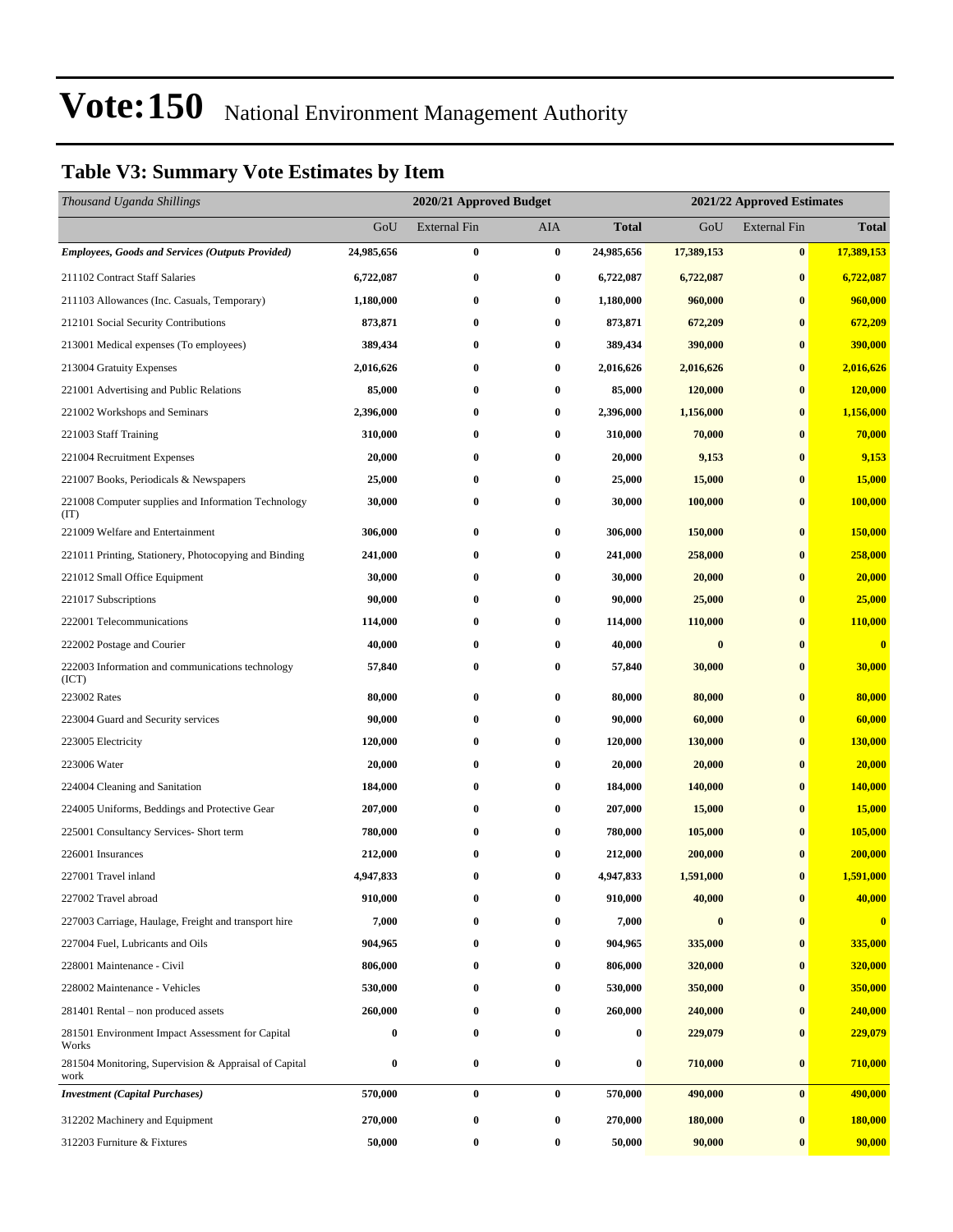| 312213 ICT Equipment           | <b>250,000</b> |  | 250,000    | 220,000    | $\bf{0}$ | 220,000    |
|--------------------------------|----------------|--|------------|------------|----------|------------|
| <b>Grand Total Vote 150</b>    | 25,555,656     |  | 25,555,656 | 17,879,153 | 0        | 17,879,153 |
| <b>Total Excluding Arrears</b> | 25,555,656     |  | 25,555,656 | 17,879,153 |          | 17,879,153 |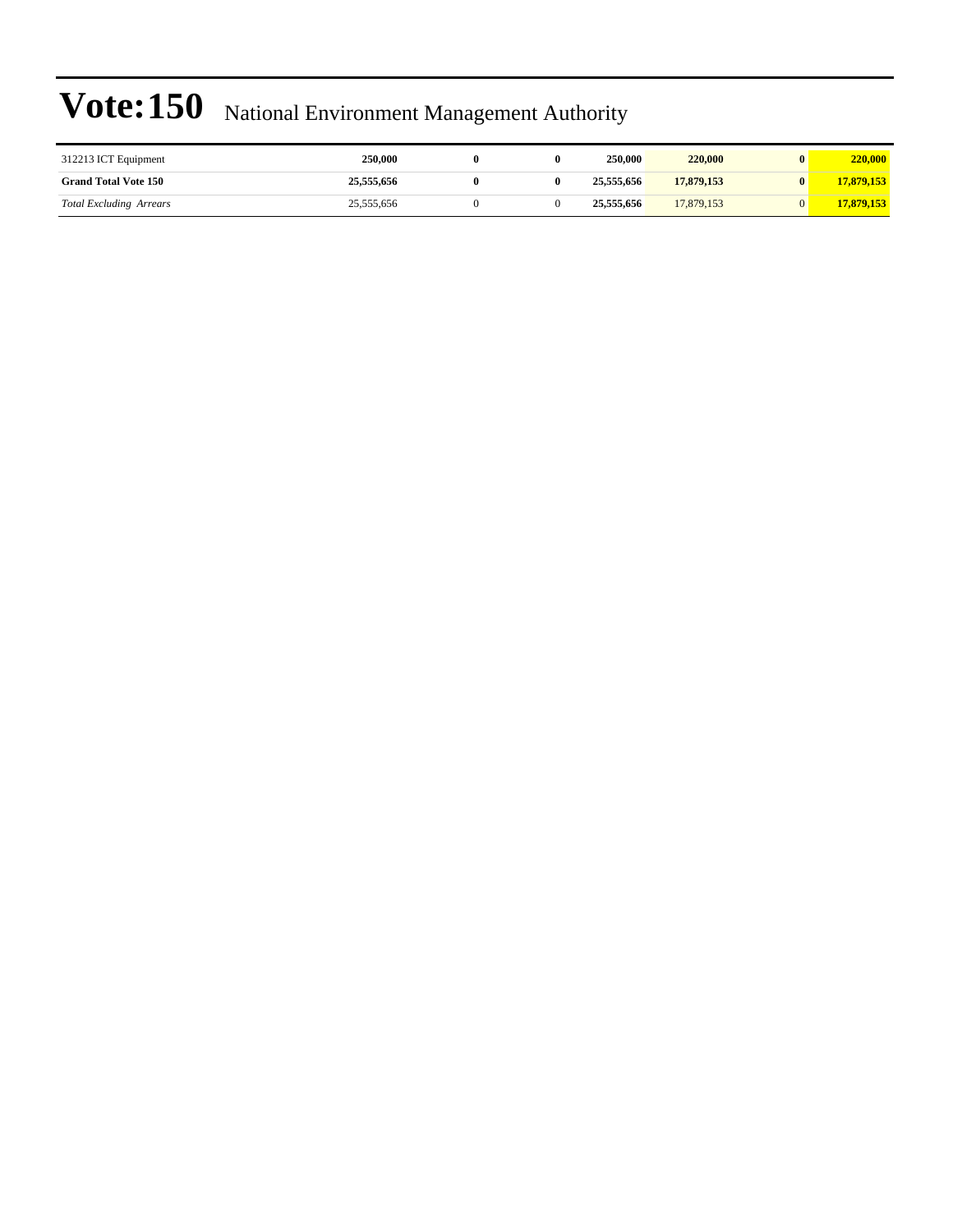### **Table V4: Detailed Estimates by Sub-SubProgramme, Department,Project and Budget Output and Item**

#### *Sub-SubProgrammme 51 Environmental Management*

*Recurrent Budget Estimates*

#### **Department 01 Administration**

| Thousand Uganda Shillings                                                                                | 2020/21 Approved Budget |              |                |              |                       | 2021/22 Approved Estimates |              |  |
|----------------------------------------------------------------------------------------------------------|-------------------------|--------------|----------------|--------------|-----------------------|----------------------------|--------------|--|
| <b>Outputs Provided</b>                                                                                  | Wage                    | Non Wage     | <b>AIA</b>     | <b>Total</b> | Wage                  | Non Wage                   | <b>Total</b> |  |
| Budget Output 095101 Integration of ENR Management at National and Local Government levels               |                         |              |                |              |                       |                            |              |  |
| 221001 Advertising and Public Relations                                                                  | $\mathbf{0}$            | $\mathbf{0}$ | $\Omega$       | $\mathbf{0}$ | $\mathbf{0}$          | 10,000                     | 10,000       |  |
| 221002 Workshops and Seminars                                                                            | $\mathbf{0}$            | 386,000      | $\overline{0}$ | 386,000      | $\mathbf{0}$          | 255,000                    | 255,000      |  |
| 221011 Printing, Stationery, Photocopying and Binding                                                    | $\mathbf{0}$            | $\mathbf{0}$ | $\Omega$       | $\mathbf{0}$ | $\mathbf{0}$          | 33,000                     | 33,000       |  |
| 227001 Travel inland                                                                                     | $\mathbf{0}$            | 752,000      | $\mathbf{0}$   | 752,000      | $\mathbf{0}$          | 375,000                    | 375,000      |  |
| 227002 Travel abroad                                                                                     | $\mathbf{0}$            | 170,000      | $\mathbf{0}$   | 170,000      | $\mathbf{0}$          | $\Omega$                   |              |  |
| 227004 Fuel, Lubricants and Oils                                                                         | $\mathbf{0}$            | 66,000       | $\mathbf{0}$   | 66,000       | $\mathbf{0}$          | $\Omega$                   | $\bf{0}$     |  |
| 228001 Maintenance - Civil                                                                               | $\mathbf{0}$            | 26,000       | $\mathbf{0}$   | 26,000       | $\mathbf{0}$          | $\Omega$                   | $\bf{0}$     |  |
| <b>Total Cost of Budget Output 01</b>                                                                    | 0                       | 1,400,000    | 0              | 1,400,000    | $\boldsymbol{\theta}$ | 673,000                    | 673,000      |  |
| De Jacob Occasion 005100 Factorium and al consultance and and on many of the Jacob members and standards |                         |              |                |              |                       |                            |              |  |

*Budget Output 095102 Environmental compliance and enforcement of the law, regulations and standards*

| 211103 Allowances (Inc. Casuals, Temporary)                | $\mathbf{0}$   | 200,000      | $\mathbf{0}$   | 200,000   | $\mathbf{0}$<br>200,000            | 200,000        |
|------------------------------------------------------------|----------------|--------------|----------------|-----------|------------------------------------|----------------|
| 221001 Advertising and Public Relations                    | $\mathbf{0}$   | $\mathbf{0}$ | $\mathbf{0}$   | $\bf{0}$  | $\mathbf{0}$<br>10,000             | 10,000         |
| 221002 Workshops and Seminars                              | $\overline{0}$ | 1,008,000    | $\overline{0}$ | 1,008,000 | $\mathbf{0}$<br>320,000            | 320,000        |
| 221011 Printing, Stationery, Photocopying and Binding      | $\mathbf{0}$   | 9,000        | $\mathbf{0}$   | 9,000     | $\mathbf{0}$<br>46,000             | 46,000         |
| 222001 Telecommunications                                  | $\mathbf{0}$   | 2,000        | $\mathbf{0}$   | 2,000     | $\mathbf{0}$                       | $\overline{0}$ |
| 225001 Consultancy Services- Short term                    | $\overline{0}$ | 113,000      | $\overline{0}$ | 113,000   | 25,000<br>$\mathbf{0}$             | 25,000         |
| 227001 Travel inland                                       | $\overline{0}$ | 1,891,832    | $\overline{0}$ | 1,891,832 | $\mathbf{0}$<br>364,000            | 364,000        |
| 227004 Fuel, Lubricants and Oils                           | $\mathbf{0}$   | 348,000      | $\mathbf{0}$   | 348,000   | 45,000<br>$\mathbf{0}$             | 45,000         |
| 228001 Maintenance - Civil                                 | $\mathbf{0}$   | 280,000      | $\mathbf{0}$   | 280,000   | $\mathbf{0}$<br>5,000              | 5,000          |
| 281501 Environment Impact Assessment for Capital Works     | $\mathbf{0}$   | $\mathbf{0}$ | $\mathbf{0}$   | $\bf{0}$  | $\mathbf{0}$<br>229,079            | 229,079        |
| 281504 Monitoring, Supervision & Appraisal of Capital work | $\mathbf{0}$   | $\mathbf{0}$ | $\mathbf{0}$   | $\bf{0}$  | $\mathbf{0}$<br>460,000            | 460,000        |
| <b>Total Cost of Budget Output 02</b>                      | 0              | 3,851,832    | 0              | 3,851,832 | $\boldsymbol{\theta}$<br>1,704,079 | 1,704,079      |

*Budget Output 095103 Acess to environmental information/education and public participation increased*

| 221001 Advertising and Public Relations                | $\mathbf{0}$ | 85,000       | $\Omega$     | 85,000       | 100,000<br>$\mathbf{0}$  | 100.000      |
|--------------------------------------------------------|--------------|--------------|--------------|--------------|--------------------------|--------------|
| 221002 Workshops and Seminars                          | $\mathbf{0}$ | 560,000      | $\mathbf{0}$ | 560,000      | 141,000<br>$\mathbf{0}$  | 141,000      |
| 221007 Books, Periodicals & Newspapers                 | $\mathbf{0}$ | 25,000       | $\mathbf{0}$ | 25,000       | 15,000<br>$\mathbf{0}$   | 15,000       |
| 221011 Printing, Stationery, Photocopying and Binding  | $\mathbf{0}$ | 58,000       | $\mathbf{0}$ | 58,000       | 92,000<br>$\mathbf{0}$   | 92,000       |
| 222001 Telecommunications                              | $\mathbf{0}$ | 2,000        | $\mathbf{0}$ | 2,000        | $\mathbf{0}$<br>$\Omega$ | $\mathbf{0}$ |
| 222003 Information and communications technology (ICT) | $\mathbf{0}$ | $\mathbf{0}$ | $\mathbf{0}$ | $\mathbf{0}$ | 30,000<br>$\mathbf{0}$   | 30,000       |
| 224005 Uniforms, Beddings and Protective Gear          | $\mathbf{0}$ | 67,000       | $\mathbf{0}$ | 67.000       | 15,000<br>$\mathbf{0}$   | 15,000       |
| 225001 Consultancy Services- Short term                | $\mathbf{0}$ | 472,000      | $\mathbf{0}$ | 472,000      | 50,000<br>$\mathbf{0}$   | 50,000       |
| 227001 Travel inland                                   | $\mathbf{0}$ | 801,000      | $\mathbf{0}$ | 801,000      | 274,000<br>$\mathbf{0}$  | 274,000      |
| 227003 Carriage, Haulage, Freight and transport hire   | $\mathbf{0}$ | 3,000        | $\mathbf{0}$ | 3,000        | $\mathbf{0}$<br>$\Omega$ | $\mathbf{0}$ |
| 227004 Fuel. Lubricants and Oils                       | $\Omega$     | 77,000       | $\Omega$     | 77,000       | $\mathbf{0}$<br>10,000   | 10.000       |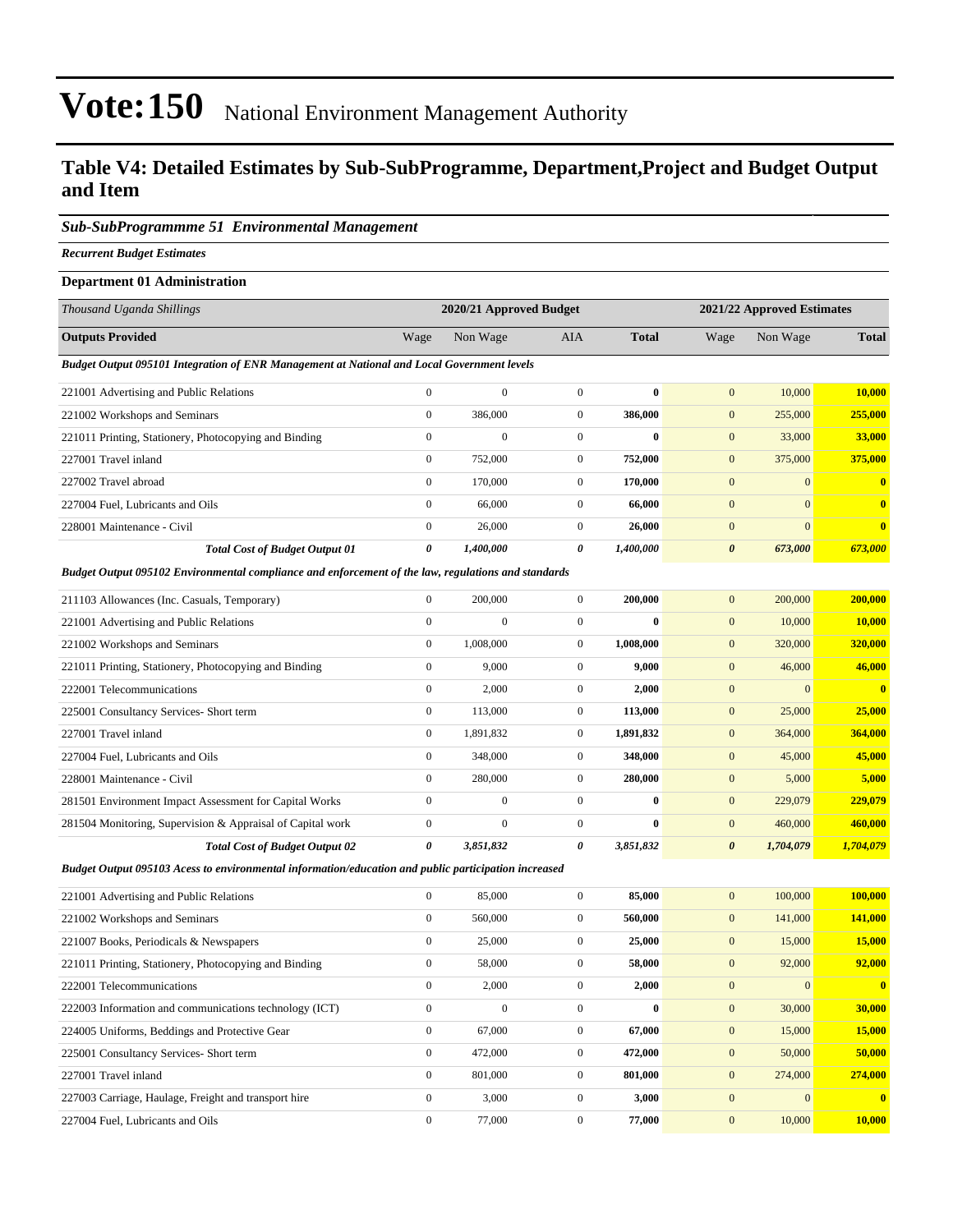| 228001 Maintenance - Civil                                                                         | $\boldsymbol{0}$      | 70,000           | $\mathbf{0}$     | 70,000     | $\mathbf{0}$          | 25,000           | 25,000     |  |  |
|----------------------------------------------------------------------------------------------------|-----------------------|------------------|------------------|------------|-----------------------|------------------|------------|--|--|
| <b>Total Cost of Budget Output 03</b>                                                              | $\boldsymbol{\theta}$ | 2,220,000        | 0                | 2,220,000  | $\boldsymbol{\theta}$ | 752,000          | 752,000    |  |  |
| Budget Output 095104 The institutional capacity of NEMA and its partners enhanced                  |                       |                  |                  |            |                       |                  |            |  |  |
| 211102 Contract Staff Salaries                                                                     | 6,722,087             | $\boldsymbol{0}$ | $\mathbf{0}$     | 6,722,087  | 6,722,087             | $\mathbf{0}$     | 6,722,087  |  |  |
| 211103 Allowances (Inc. Casuals, Temporary)                                                        | $\boldsymbol{0}$      | 970,000          | $\mathbf{0}$     | 970,000    | $\mathbf{0}$          | 720,000          | 720,000    |  |  |
| 212101 Social Security Contributions                                                               | $\boldsymbol{0}$      | 873,871          | $\overline{0}$   | 873,871    | $\boldsymbol{0}$      | 672,209          | 672,209    |  |  |
| 213001 Medical expenses (To employees)                                                             | $\boldsymbol{0}$      | 389,434          | $\mathbf{0}$     | 389,434    | $\mathbf{0}$          | 390,000          | 390,000    |  |  |
| 213004 Gratuity Expenses                                                                           | $\boldsymbol{0}$      | 2,016,626        | $\mathbf{0}$     | 2,016,626  | $\mathbf{0}$          | 2,016,626        | 2,016,626  |  |  |
| 221002 Workshops and Seminars                                                                      | $\mathbf{0}$          | 332,000          | $\mathbf{0}$     | 332,000    | $\mathbf{0}$          | 255,000          | 255,000    |  |  |
| 221003 Staff Training                                                                              | $\boldsymbol{0}$      | 310,000          | $\mathbf{0}$     | 310,000    | $\mathbf{0}$          | 70,000           | 70,000     |  |  |
| 221004 Recruitment Expenses                                                                        | $\boldsymbol{0}$      | 20,000           | $\mathbf{0}$     | 20,000     | $\mathbf{0}$          | 9,153            | 9,153      |  |  |
| 221008 Computer supplies and Information Technology (IT)                                           | $\boldsymbol{0}$      | 30,000           | $\mathbf{0}$     | 30,000     | $\mathbf{0}$          | $\mathbf{0}$     | $\bf{0}$   |  |  |
| 221009 Welfare and Entertainment                                                                   | $\boldsymbol{0}$      | 306,000          | $\mathbf{0}$     | 306,000    | $\mathbf{0}$          | 150,000          | 150,000    |  |  |
| 221011 Printing, Stationery, Photocopying and Binding                                              | $\mathbf{0}$          | 174,000          | $\mathbf{0}$     | 174,000    | $\mathbf{0}$          | 80,000           | 80,000     |  |  |
| 221012 Small Office Equipment                                                                      | $\boldsymbol{0}$      | 30,000           | $\mathbf{0}$     | 30,000     | $\mathbf{0}$          | 20,000           | 20,000     |  |  |
| 221017 Subscriptions                                                                               | $\boldsymbol{0}$      | 30,000           | $\mathbf{0}$     | 30,000     | $\mathbf{0}$          | 5,000            | 5,000      |  |  |
| 222001 Telecommunications                                                                          | $\boldsymbol{0}$      | 110,000          | $\mathbf{0}$     | 110,000    | $\mathbf{0}$          | 110,000          | 110,000    |  |  |
| 222002 Postage and Courier                                                                         | $\boldsymbol{0}$      | 40,000           | $\mathbf{0}$     | 40,000     | $\mathbf{0}$          | $\mathbf{0}$     | $\bf{0}$   |  |  |
| 222003 Information and communications technology (ICT)                                             | $\boldsymbol{0}$      | 57,840           | $\overline{0}$   | 57,840     | $\mathbf{0}$          | $\mathbf{0}$     | $\bf{0}$   |  |  |
| 223002 Rates                                                                                       | $\boldsymbol{0}$      | 80,000           | $\mathbf{0}$     | 80,000     | $\mathbf{0}$          | 80,000           | 80,000     |  |  |
| 223004 Guard and Security services                                                                 | $\boldsymbol{0}$      | 90,000           | $\overline{0}$   | 90,000     | $\mathbf{0}$          | 60,000           | 60,000     |  |  |
| 223005 Electricity                                                                                 | $\boldsymbol{0}$      | 120,000          | $\mathbf{0}$     | 120,000    | $\mathbf{0}$          | 130,000          | 130,000    |  |  |
| 223006 Water                                                                                       | $\boldsymbol{0}$      | 20,000           | $\mathbf{0}$     | 20,000     | $\mathbf{0}$          | 20,000           | 20,000     |  |  |
| 224004 Cleaning and Sanitation                                                                     | $\boldsymbol{0}$      | 184,000          | $\mathbf{0}$     | 184,000    | $\mathbf{0}$          | 140,000          | 140,000    |  |  |
| 224005 Uniforms, Beddings and Protective Gear                                                      | $\boldsymbol{0}$      | 50,000           | $\mathbf{0}$     | 50,000     | $\mathbf{0}$          | $\boldsymbol{0}$ | $\bf{0}$   |  |  |
| 225001 Consultancy Services- Short term                                                            | $\boldsymbol{0}$      | 125,000          | $\mathbf{0}$     | 125,000    | $\mathbf{0}$          | 30,000           | 30,000     |  |  |
| 226001 Insurances                                                                                  | $\boldsymbol{0}$      | 212,000          | $\mathbf{0}$     | 212,000    | $\mathbf{0}$          | 200,000          | 200,000    |  |  |
| 227001 Travel inland                                                                               | $\boldsymbol{0}$      | 1,353,000        | $\mathbf{0}$     | 1,353,000  | $\mathbf{0}$          | 330,000          | 330,000    |  |  |
| 227002 Travel abroad                                                                               | $\mathbf{0}$          | 220,000          | $\mathbf{0}$     | 220,000    | $\mathbf{0}$          | $\boldsymbol{0}$ | $\bf{0}$   |  |  |
| 227003 Carriage, Haulage, Freight and transport hire                                               | $\boldsymbol{0}$      | 4,000            | $\mathbf{0}$     | 4,000      | $\mathbf{0}$          | $\mathbf{0}$     | $\bf{0}$   |  |  |
| 227004 Fuel, Lubricants and Oils                                                                   | 0                     | 413,965          | 0                | 413,965    | $\boldsymbol{0}$      | 280,000          | 280,000    |  |  |
| 228001 Maintenance - Civil                                                                         | $\boldsymbol{0}$      | 200,000          | $\mathbf{0}$     | 200,000    | $\bf{0}$              | 80,000           | 80,000     |  |  |
| 228002 Maintenance - Vehicles                                                                      | $\boldsymbol{0}$      | 530,000          | $\boldsymbol{0}$ | 530,000    | $\mathbf{0}$          | 350,000          | 350,000    |  |  |
| 281401 Rental – non produced assets                                                                | $\boldsymbol{0}$      | 260,000          | $\boldsymbol{0}$ | 260,000    | $\boldsymbol{0}$      | 240,000          | 240,000    |  |  |
| <b>Total Cost of Budget Output 04</b>                                                              | 6,722,087             | 9,551,737        | 0                | 16,273,823 | 6,722,087             | 6,437,988        | 13,160,075 |  |  |
| Budget Output 095105 National, regional and international partnerships and networking strengthened |                       |                  |                  |            |                       |                  |            |  |  |
| 221002 Workshops and Seminars                                                                      | $\boldsymbol{0}$      | 110,000          | $\boldsymbol{0}$ | 110,000    | $\mathbf{0}$          | 185,000          | 185,000    |  |  |
| 221011 Printing, Stationery, Photocopying and Binding                                              | $\boldsymbol{0}$      | $\boldsymbol{0}$ | $\mathbf{0}$     | $\bf{0}$   | $\mathbf{0}$          | 7,000            | 7,000      |  |  |
| 221017 Subscriptions                                                                               | $\boldsymbol{0}$      | 60,000           | $\boldsymbol{0}$ | 60,000     | $\mathbf{0}$          | 20,000           | 20,000     |  |  |
| 227001 Travel inland                                                                               | $\boldsymbol{0}$      | 130,000          | $\boldsymbol{0}$ | 130,000    | $\mathbf{0}$          | 248,000          | 248,000    |  |  |

227002 Travel abroad 0 520,000 0 **520,000** 0 40,000 **40,000** 228001 Maintenance - Civil 0 0 0 **0** 0 20,000 **20,000**